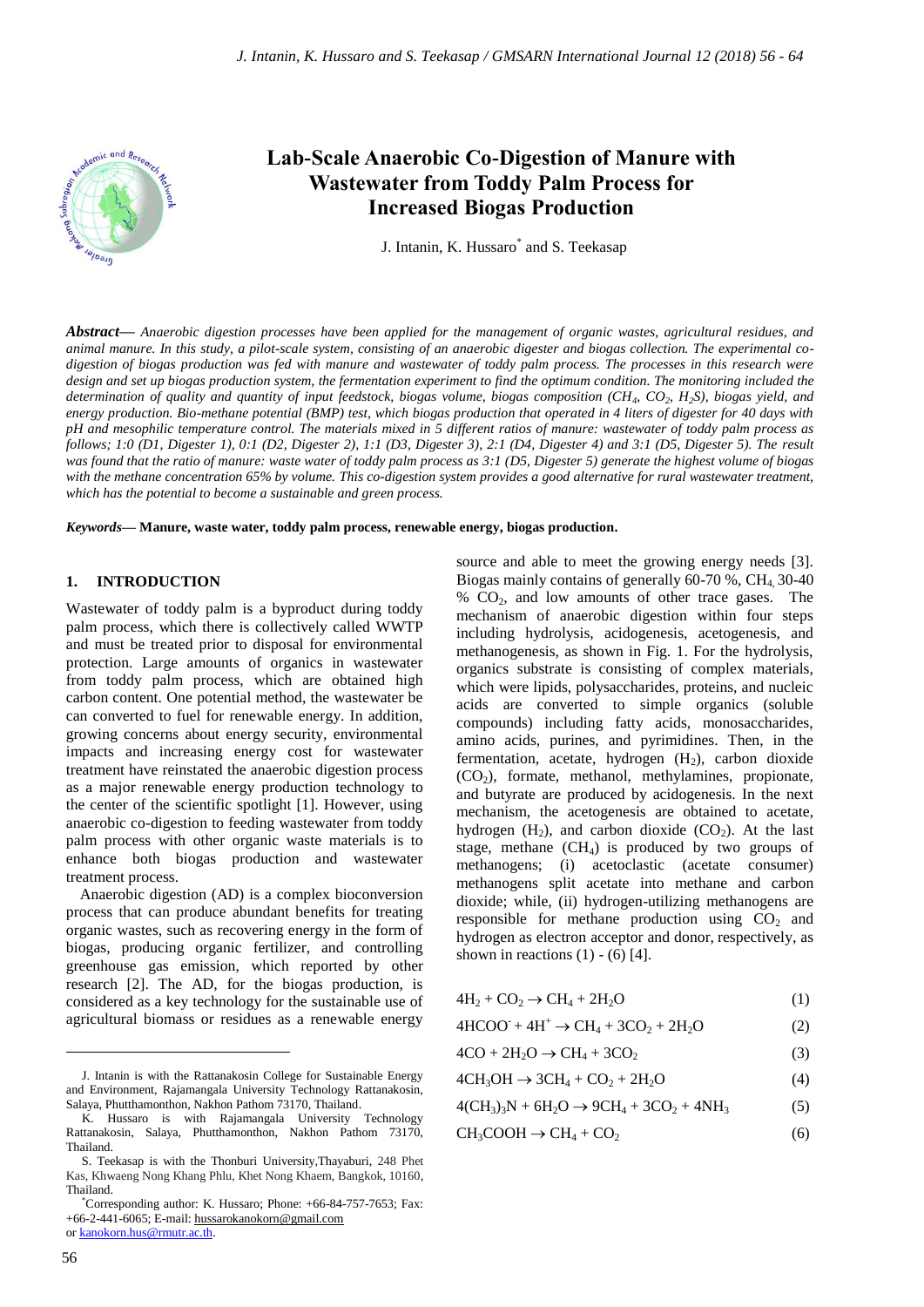

**Fig.1. Mechanism of Anaerobic Digestion.**

However, the several of bacteria participating in the AD have different optimum pH ranges to collectively ensure efficient digestion and gas production. The process of acidogenesis and methanogenesis require different pH for optimal process control. Acidogenic bacteria are less sensitive and only require pH above 5, while methanogenic bacteria are extremely sensitive and only make well in a pH range of 6.5-7.2. Thus, the optimal pH rage is 6.8-7.4 where both the bacteria can coexist [5]. In normally, the hydrolysis and acidogenesis are facultative and obligate anaerobic digestion bacteria, which isolation of several bacterial kinds such as Clostridium, Peptococcus, Actinomyces, Lactobacillus, Bifidobacterium, Corynebacterium, Desulphovibrio, Staphylococcus, and Escherichia, as reported in the other hand. While, methane production is conducted by two groups of methanogens; the community composition of methanogens is like microbial consortium of ruminant animal's stomach. The main microorganisms which

serve for methane production in the AD are including Mthanobacterium, Methanobacillus, Methanococcus, Methanothrix, and Methanosarcina [6].

It was well known; the anaerobic co-digestion of two or more types of substrates could improve buffer capacity and reduce ammonia inhibition of mixture liquid due to better carbon and nutrient balance. In the other hand, anaerobic co-digestion of many biomass with manure (cow manure, pig manure, and chicken manure) had been widely studied and received better results [7, 8]. Cow manure is characterized by a high buffer capacity and contains a wide variety of micro and macro organisms, and low organic matter content [9]. Several positive experiments have been presented about codigestion of manure with complementary substrates as food wastes, vegetable, and other biomass [8]. Moreover, the compositions of the substrates are important for achieving a stable degradation process. A carbon to nitrogen ratio (C/N Ratios) that is too low can lead to high ammonia levels that inhibit the production of bio methane, especially at high process temperatures. As, an improvement aspect of this research, the results of binary mixtures anaerobic co-digestion using cow manure (CM), and wastewater from toddy palm process (WWTP) with different ratios are shown. The binary mixtures analyzed have been designed based on the C/N ratio.

The purpose of this research was to evaluate the effect of adding wastewater from toddy palm process (WWTP) and cow manure (CM) with different ratio of feeding  $(CM : WWTP = 1:0, 0:1, 1:1, 2:1, and 3:1)$  for anaerobic co-digestion (at mesophilic condition) on the biogas production. The experiment includes the analysis of the effect of mono and binary mixtures on biogas production in terms of biogas volume and methane content, which including the pH and temperature of digestion.

## **2. MATERIALS AND METHODS**

#### *Experimental design and set-up*

The substrates consisted of cow manure (CM) and wastewater from toddy palm process (WWTP). Wet cow manure was derived from a dairy farm near the Wang Toddy Palm Community Enterprise Group, Phetchaburi Province, Thailand during February 2017, that used as its primary source of raw material for feeding. While, wastewater from toddy palm process (WWTP) was obtained in the fresh produce sugar toddy palm from the Wang Toddy Palm Community Enterprise Group, Phetchaburi Province, Thailand during February 2017, as added to CM for binary mixture anaerobic co-digestion. All substrates were shown in Fig. 2.



**Fig.2. Photo of Cow Manure and Wastewater from Toddy Palm Process.**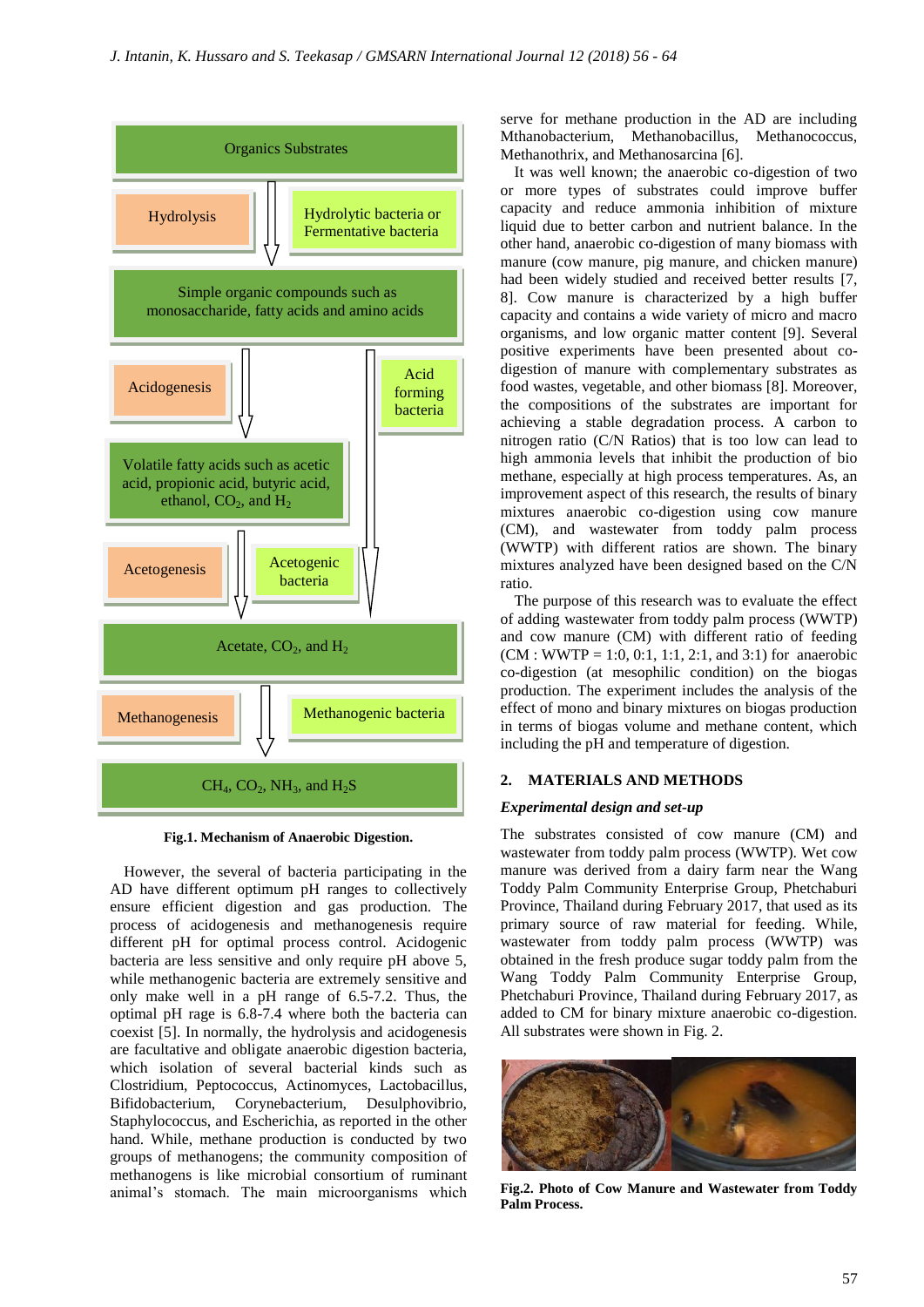A lab-scale experiment was bio-methane potential (BMP) tests, which was fabricated using digesters. there was operated into 4 liters batch digester at mesophilic condition for 40 days with pH control. CM with WWTP was fed into 4 liters batch digester, which were loaded in 5 different ratios of CM: WWTP as follows; 1:0 (D1, Digester 1), 0:1 (D2, Digester 2), 1:1 (D3, Digester 3), 2:1 (D4, Digester 4) and 3:1 (D5, Digester 5). The volume of the biogas produced was measured by water displacement method which considers that the volume of generated gas equals of the expelled water in the water collector. The schematic of lab-scale for anaerobic codigestion was presented in Fig. 3. Digesters were maintained by feeding 3 liters of mono and binary substrates, which depended on substrates ratio.





**Fig.3. The Schematic of Lab-scale (BMP tests) for Anaerobic Co-digestion.**

#### *Analytical methods*

The CM and WWTP substrates were initially characterized by determining carbon to nitrogen ration (C/N ratio) and pH value which C/N ratio measured accorded with the Standard Methods (APHA, 2005) and pH value was measured every day by pH meter, respectively, these results for the BMP samples are shown in Table 1. The amount of gas produced was recorded daily to understand the impact of WWTP on anaerobic co-digestion, which was recorded by water displacement method. The methane  $(CH<sub>4</sub>)$  content was analyzed using a gas bags which was analyzed by gas chromatography (Gas Chromatograph, GC-TCD14B model, Shimadzu, Japan) provided with a thermoconductivity detector (TCD). Helium was used as carrier gas at a flow rate of 40 mL/min. The temperature of the TCD detector, the injector port, and the oven were 120 °C, 100 °C, and 70 °C, respectively. The pH and temperature of the substrated mixture in the digesters was measured every day by pH meter and data logger (Amron, ZR-RX25), respectively [8].

| Table 1. Characteristics of Cow Manure and Wastewater |
|-------------------------------------------------------|
| from Toddy Palm Process (WWTP) for the BMP            |
| <b>Experiment</b>                                     |

| <b>Substrates</b>          | Cow Manure<br>(CM) | Wastewater from<br><b>Toddy Palm Process</b><br>(WWTP) |
|----------------------------|--------------------|--------------------------------------------------------|
| pН                         | 7.19               | 5.3                                                    |
| Total Solid<br>$(TS)$ %    | 14.59              |                                                        |
| Volatile Solid<br>$(VS)$ % | 14.25              |                                                        |
| <b>VS:TS Ratios</b>        | 0.97               |                                                        |
| C/N Ratios                 | 20.99              | 47.91                                                  |

The fermentation was operated for approximately 2 months and the temperature of the experimental was carried out mesophilic condition around  $30 - 36$  °C. Characteristics of carbon to nitrogen ratios (C/N ratios) of mono and binary substrates used in the experiments can be seen in Table 2.

| Table 2. Characteristics of Carbon to Nitrogen Ratio (C/N) |
|------------------------------------------------------------|
| ratio) in Cow Manure and Wastewater from Toddy Palm        |
| Process (WWTP) for the BMP Experiment                      |

| Substrates              | <b>C/N Ratios</b> |
|-------------------------|-------------------|
| $D1$ (CM : WWTP = 1:0)  | 10.51             |
| D2 (CM : WWTP = $0:1$ ) | 20.59             |
| D3 (CM : WWTP = 1:1)    | 34.95             |
| $D4$ (CM : WWTP = 2:1)  | 32.97             |
| $D5$ (CM : WWTP = 3:1)  | 25.85             |

#### **3. RESULT AND DISCUSSION**

#### *Biogas Production under Mesophilic Condittions of Anaerobic Digestion for Lab-scale*

The biogas production was presented as the volume of biogas for mono and binary with anaerobic digestion process. Fig. 4 and Table 3 were reported daily biogas production for D1-D5. As it can be seen, the biogas production between mono digestion (D1-D2) and binary digestion (D3-D5) did differ significantly, which the binary digestion had the volume of biogas higher than mono digestion (the volume of biogas of D3-D5 >. D1- D2). From day 1-23, the volume of biogas was increased to represent 3,072 ml, 2,832 ml, 2,700 ml, 2,148 ml, and 1,428 ml of D5, D4, D3, D1, and D2, respectively. After that, the volume of biogas had decreaed to minumun on days 24-40, which there were 96.6 ml, 38.4 ml, 31.2 ml, 15.6, and 10.8 of D5, D4, D3, D1, and D2, respectively.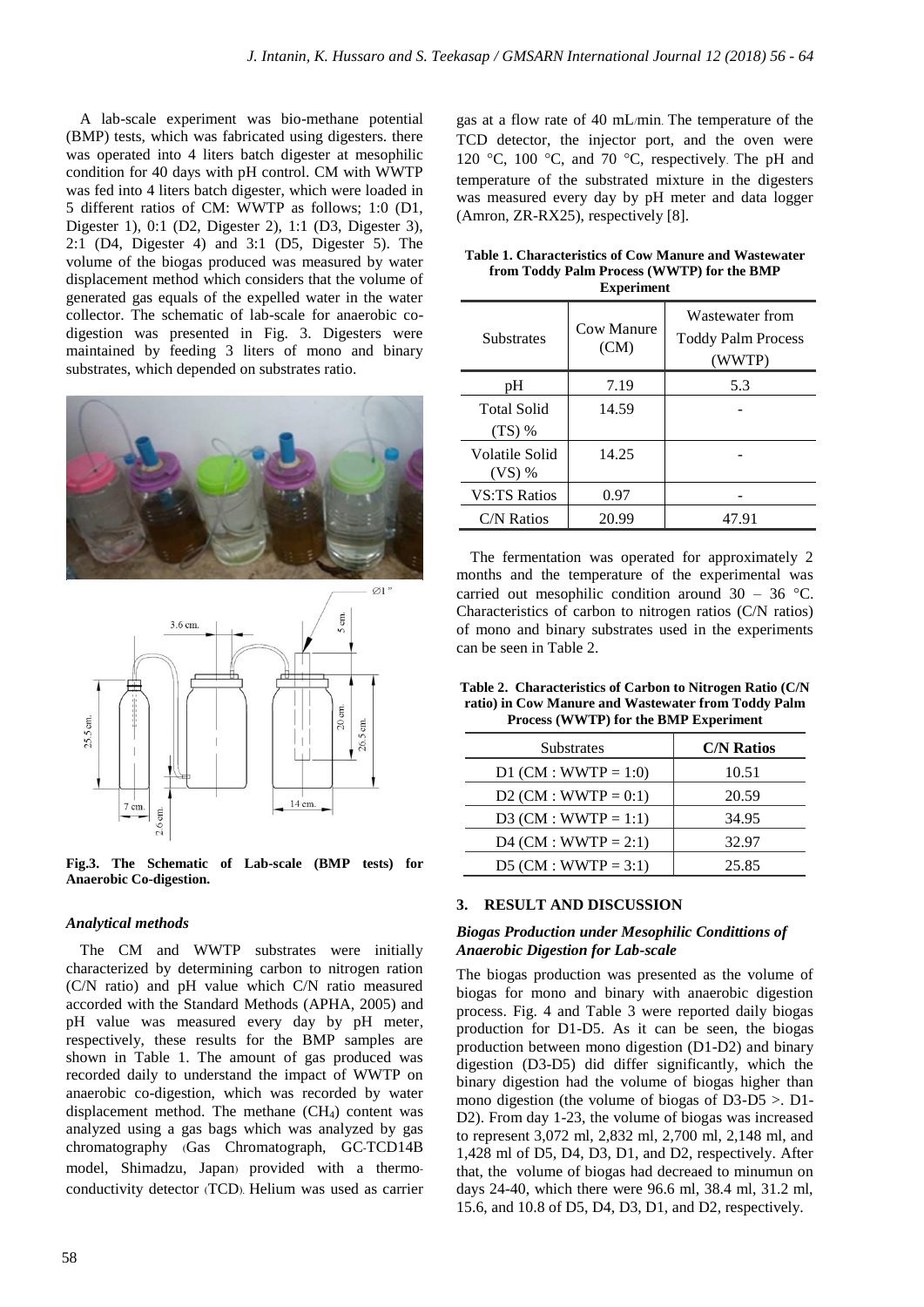Moreover, when a substrate at 1:1:0.33 (D5) of CM:WWTP was fed, the cumulate biogas production (volume of biogas) for 40 days showed higher than fed with substrate mixture of 1:1:0.5 (D4), 1:1:1 (D3), 1:0 (D2), and 0:1 (D1), which were 48,364.8 ml, 43,834.8 ml, 39,006 ml, 29,139.6 ml, and 18,445.2 ml, respectively. The comparison of highest volume of biogas, it found that D5 had higher than other digesters with occured at  $23<sup>th</sup>$  days. The averaged biogas production were 1,209.1 ml, 1,095.9 ml, 975.2 ml, 728.5 ml and 461.1 ml of D5, D4, D3, D1, and D2, respectively.

These results suggest that the addition of WWTP to a system anaerobic co-digestion effect on the biogas production. Due to, binary co-digestion (D5-D3) is stable at the optimum value of C/N ratio in the range 25-32 [4]. Especially, D5 has been reported in 25.85 of the C/N ratio, which was close to the optimum C/N ratio for codigestion, as shown in Table 2. While, the low C/N ratio of mono digesters was 10.51 and 20.59 of D1 and D2, respectively, which have high buffer capacity and during the gigestion process, the concentration of ammonia increased and inhibit the microbial growth of the anaerobic digestion. To allay this issue, they added 33-50 % wastewater from toddy palm process (WWTP) to cow manure (CM); upon its additition, the C/N ratio of the mixture substrates increased to 25.85-32.97. In these results, it was found that D5 was provided the volume of biogas higher than D4 and D3, which were 9.37 % and 19.35 %, respectively.

However, Analysis of variance for the volume of biogas from anaerobic digestion of mono and binary digesters (D1-D5) were presented in Fig. 5, it was found that the highest mean data from all digesters was obtained in D5 including to normal probability plot had linear, which were the clearly results in these experiments.



**Fig.4. Biogas Production (Volume of Biogas) of D1 (CM:WWTP = 1:0), D2 (CM:WWTP = 0:1), D3 (CM:WWTP = 1:1), D4 (CM:WWTP = 2:1), and D5(CM:WWTP = 3:1).**

**Table 3. Biogas Production (Volume of Biogas) of D1 (CM : WWTP = 1:0), D2(CM : WWTP = 0:1), D3 (CM : WWTP = 1:1), D4 (CM : WWTP = 2:1), and D5 (CM : WWTP = 3:1)**

|         | Biogas Production (ml) |                |                |                |                |  |
|---------|------------------------|----------------|----------------|----------------|----------------|--|
| Days    | D <sub>2</sub>         | D <sub>1</sub> | D <sub>3</sub> | D <sub>4</sub> | D <sub>5</sub> |  |
| $1 - 5$ | 0                      | $\theta$       | 0              | 0              | $\overline{0}$ |  |
| 6       | $\overline{0}$         | 22.8           | 43.2           | 52.8           | 62.4           |  |
| 7       | 0                      | 33.6           | 63.6           | 78.0           | 91.2           |  |
| 8       | 0                      | 50.4           | 81.6           | 106.8          | 127.2          |  |
| 9       | 43.2                   | 82.8           | 102.0          | 121.2          | 144.0          |  |
| 10      | 70.8                   | 104.4          | 228.0          | 300.0          | 420.0          |  |
| 11      | 73.2                   | 118.8          | 313.2          | 358.8          | 492.0          |  |
| 12      | 103.2                  | 213.6          | 384.0          | 456.0          | 684.0          |  |
| 13      | 118.8                  | 312.0          | 481.2          | 562.8          | 828.0          |  |
| 14      | 182.4                  | 492.0          | 684.0          | 790.8          | 1020.0         |  |
| 15      | 348.0                  | 636.0          | 768.0          | 936.0          | 1116.0         |  |
| 16      | 420.0                  | 708.0          | 948.0          | 1188.0         | 1332.0         |  |
| 17      | 564.0                  | 768.0          | 1152.0         | 1327.2         | 1536.0         |  |
| 18      | 708.0                  | 924.0          | 1296.0         | 1586.4         | 1788.0         |  |
| 19      | 744.0                  | 1116.0         | 1548.0         | 1956.0         | 1944.0         |  |
| 20      | 912.0                  | 1296.0         | 1776.0         | 2100.0         | 2244.0         |  |
| 21      | 972.0                  | 1512.0         | 1956.0         | 2268.0         | 2520.0         |  |
| 22      | 1152.0                 | 1680.0         | 2388.0         | 2652.0         | 2868.0         |  |
| 23      | 1428.0                 | 2148.0         | 2700.0         | 2832.0         | 3072.0         |  |
| 24      | 1320.0                 | 1896.0         | 2592.0         | 2748.0         | 2856.0         |  |
| 25      | 1284.0                 | 1800.0         | 2508.0         | 2724.0         | 2820.0         |  |
| 26      | 1248.0                 | 1776.0         | 2364.0         | 2532.0         | 2748.0         |  |
| 27      | 1116.0                 | 1680.0         | 2232.0         | 2472.0         | 2616.0         |  |
| 28      | 1008.0                 | 1548.0         | 2088.0         | 2304.0         | 2436.0         |  |
| 29      | 864.0                  | 1500.0         | 2028.0         | 2112.0         | 2184.0         |  |
| 30      | 696.0                  | 1416.0         | 1656.0         | 1728.0         | 2016.0         |  |
| 31      | 660.0                  | 1332.0         | 1500.0         | 1620.0         | 1716.0         |  |
| 32      | 516.0                  | 1164.0         | 1368.0         | 1428.0         | 1524.0         |  |
| 33      | 480.0                  | 780.0          | 948.0          | 1164.0         | 1368.0         |  |
| 34      | 408.0                  | 624.0          | 816.0          | 1045.2         | 1188.0         |  |
| 35      | 370.8                  | 492.0          | 660.0          | 768.0          | 852.0          |  |
| 36      | 252.0                  | 360.0          | 516.0          | 583.2          | 660.0          |  |
| 37      | 189.6                  | 324.0          | 468.0          | 496.8          | 576.0          |  |
| 39      | 147.6                  | 168.0          | 249.6          | 315.6          | 348.0          |  |
| 39      | 34.8                   | 45.6           | 68.4           | 82.8           | 98.4           |  |
| 40      | 10.8                   | 15.6           | 31.2           | 38.4           | 69.6           |  |
| Total   | 18445.2                | 29139.6        | 39006          | 43834.8        | 48364.8        |  |
| Average | 461.1                  | 728.5          | 975.2          | 1095.9         | 1209.1         |  |

#### *Methane Content under Mesophilic Condittions of Anarobic Digestion for Lab-scale*

Methane content of mono and binary digestion from cow manure (CM) and wastewater from toddy palm process (WWTP) was measured from the BMP tests by portable BIOGAS 5000 (Geotech). It was found that the binary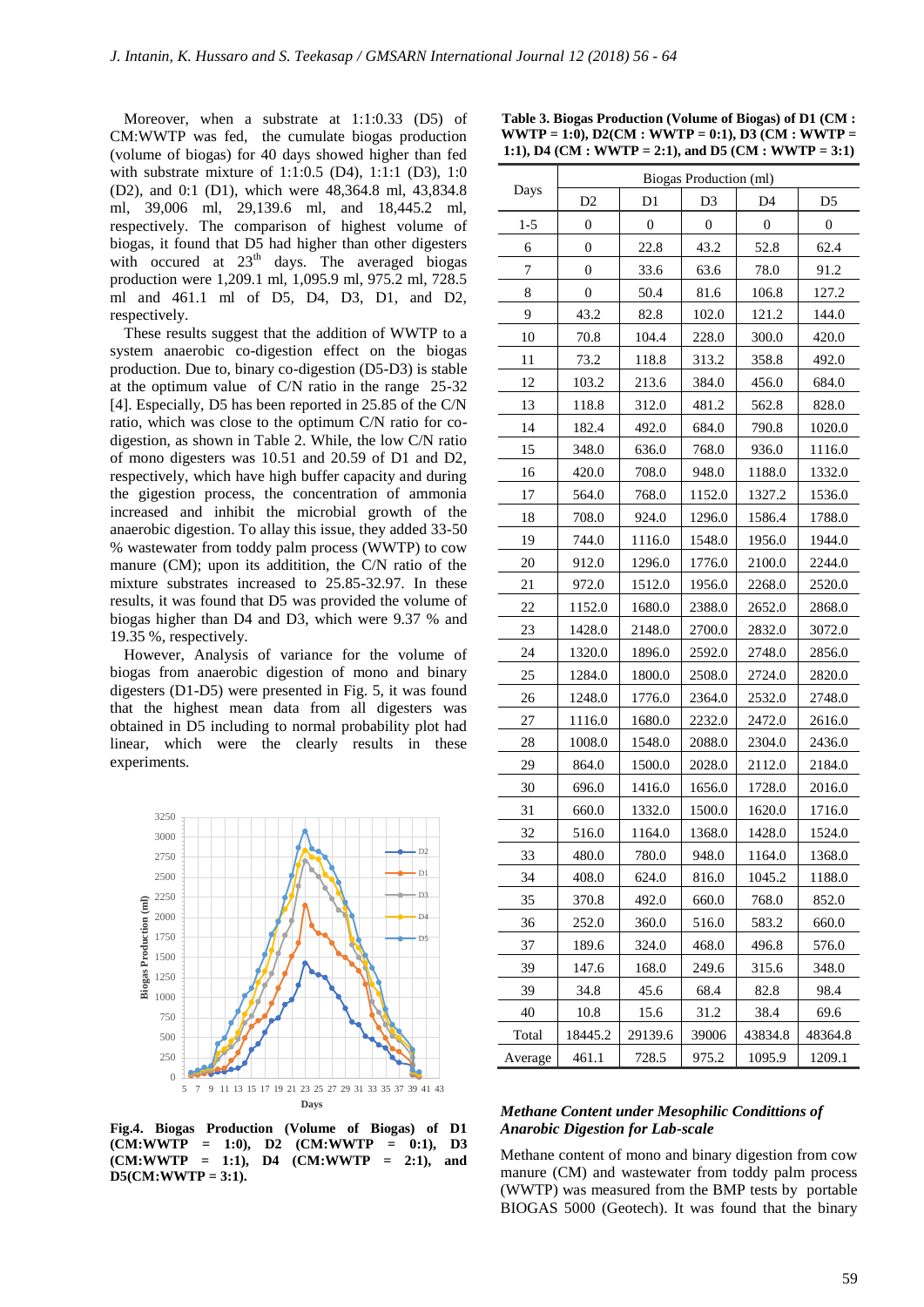substrates (D3-D5) had the highest methane content  $(CH<sub>4</sub>)$  more than that the mono substrate (D1-D2) at  $23<sup>th</sup>$ days, which were 65 %, 64 %, 63 %, 61 %, and 53 % of D5, D4, D3, D1, and D2, respectively, as shown in Fig. 6 and Table 4. At the experiments, the  $CH<sub>4</sub>$  content of binary substrates was relatively high and the volume of biogas high for binary substrates more than mono substrate, which increased the biogas product for anaerobic co-digestion due to added the rich carbon substrate to digestion. Additionally, the average of methane content were represnted 56.2 %, 53.93 %, 51.73 %, 47.6 %, and 43.69 % of D5, D4, D3, D1, and D2, respectively. Moreover, it was found that the range of metane content (for anaerobic digestion with mesophilic temperature in 40 days) were 38-65 %, 36-64 %, 35-63 %, 30-61 %, and 34-53 % of D5, D4, D3, D1, and D2, respectively.



**Fig.5. Analysis of Variance for Volume of Biogas from Anaerobic Digestion of All Digesters (D1-D5).**

From the analysis of variance for methane content results of D1-D5 were reported in Fig. 7. It was found that the highest mean data from all digesters was obtained in D5 including to normal probability plot had linear, which were the clearly results in these experiments and these results were relevant to the volume of biogas results (as shown in Fig. 5).

| Days                                   | Methane Content (%) |                  |                  |                  |                |
|----------------------------------------|---------------------|------------------|------------------|------------------|----------------|
|                                        | D5                  | D <sub>4</sub>   | D <sub>3</sub>   | D <sub>2</sub>   | D <sub>1</sub> |
| $1 - 5$                                | $\boldsymbol{0}$    | $\boldsymbol{0}$ | $\boldsymbol{0}$ | $\boldsymbol{0}$ | 0              |
| 6                                      | 38                  | 36               | 35               | 30               | 0              |
| 7                                      | 39                  | 38               | 36               | 33               | $\overline{0}$ |
| 8                                      | 44                  | 40               | 38               | 36               | 0              |
| 9                                      | 45                  | 42               | 39               | 37               | 34             |
| 10                                     | 46                  | 43               | 40.5             | 37               | 35             |
| 11                                     | 48                  | 46               | 43               | 38               | 35.5           |
| 12                                     | 49.5                | 46.5             | 44.5             | 40               | 36             |
| 13                                     | 51                  | 48               | 47               | 43               | 39             |
| 14                                     | 52                  | 49.5             | 48               | 44               | 40.5           |
| 15                                     | 54                  | 50               | 48.5             | 46               | 43             |
| 16                                     | 56                  | 52               | 50               | 46.5             | 43.5           |
| 17                                     | 56.5                | 53.5             | 52               | 48               | 45             |
| 18                                     | 58                  | 55.5             | 54               | 49.5             | 46             |
| 19                                     | 59                  | 57               | 55.5             | 51               | 48             |
| 20                                     | 58.5                | 57               | 56               | 52               | 49.5           |
| 21                                     | 61                  | 59.5             | 57               | 52.5             | 50             |
| 22                                     | 63                  | 61.5             | 59               | 54               | 51.5           |
| 23                                     | 65                  | 64               | 63               | 61               | 53             |
| 24                                     | 64                  | 63.5             | 62               | 60               | 51.5           |
| 25                                     | 64                  | 63               | 62               | 59               | 51             |
| 26                                     | 64.5                | 63               | 62               | 59               | 50             |
| 27                                     | 64                  | 62               | 61               | 58               | 50             |
| 28                                     | 63                  | 63               | 60.5             | 57               | 49             |
| 29                                     | 63                  | 61               | 59               | 57               | 49             |
| 30                                     | 63                  | 61               | 58               | 55               | 48             |
| 31                                     | 64                  | 60               | 56               | 53.8             | 48             |
| 32                                     | 63                  | 60.5             | 56.5             | 51               | 47.5           |
| 33                                     | 61                  | 59               | 55               | 50.5             | 45             |
| 34                                     | 61                  | 58.5             | 55               | 48               | 42             |
| 35                                     | 60                  | 57               | 53               | 47               | 41             |
| 36                                     | 59                  | 56               | 52.5             | 46.5             | 38             |
| 37                                     | 56                  | 54               | 50               | 44               | 37.5           |
| 38                                     | 54                  | 51               | 49               | 42.5             | 36             |
| 39                                     | 51                  | 49               | 47               | 41               | 33             |
| 40                                     | 49                  | 47               | 46               | 38.5             | 32             |
| Average                                | 56.2                | 53.93            | 51.73            | 47.61            | 43.69          |
| Range of<br>CH <sub>4</sub><br>Content | 38-65               | 36-64            | $35 - 63$        | $30 - 61$        | 34-53          |

**Table 4. Methane Content of D1 (CM : WWTP = 1:0), D2 (CM : WWTP = 0:1), D3 (CM : WWTP = 1:1), D4 (CM : WWTP = 2:1), and D5 (CM : WWTP = 3:1)**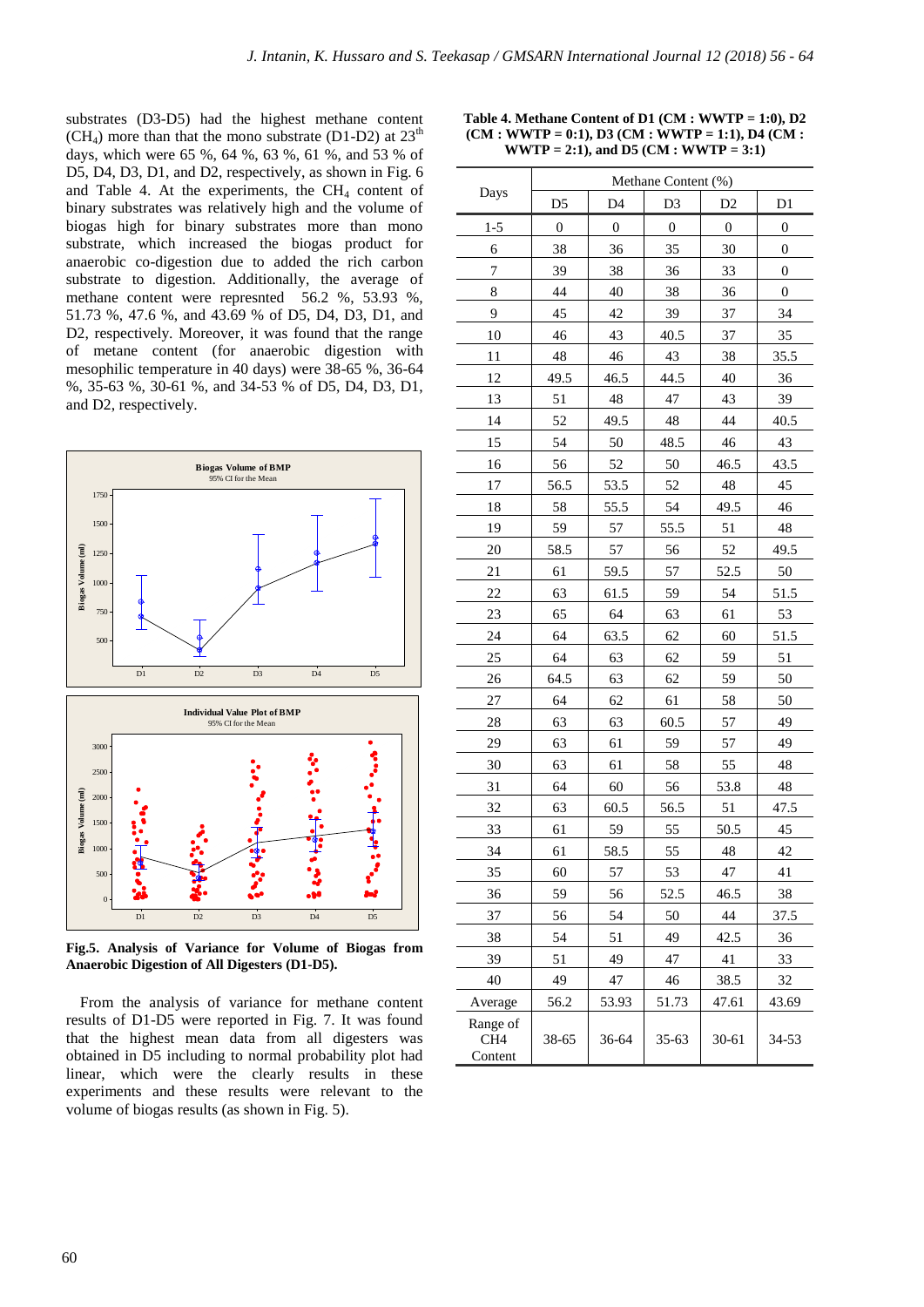

**Fig.6. Methane Content of D1 (CM : WWTP = 1:0), D2 (CM : WWTP = 0:1), D3 (CM : WWTP = 1:1), D4 (CM : WWTP = 2:1), and D5 (CM : WWTP = 3:1).**



**Fig.7. Analysis of Variance for Methane Content from Anaerobic Digestion of All Digesters (D1-D5).**

#### *Temperature for Anaerobic Digestion of D1-D5*

Temperature of digester is one of the important for anaerobic digestion, which were three range can be consists of psychrophilic (10-29  $^{\circ}$ C), mesophilic (30-40 °C), and thermophilic (41-55 °C). Microorganisms grow

best at temperature ranges of mesophilic and thermophilic. Normally, anaerobic digestion was high biogas production with higher temperature operational, which an increased temperature has a positive effect on the metabolic rate of microorganisms and accelerates the digestion process. But the thermophilic condition is harder to control and needs more energy to maintain the constant temperature of the digester [10]. Therefore, in these studied has been operated at mesophilic temperature. It was found that the average temperature of all digesters was obtained in rage of mesophilic condition, which were  $34.4 \text{ °C}$ ,  $33.4 \text{ °C}$ ,  $32.9 \text{ °C}$ ,  $32.7$  $\degree$ C, and 32.6  $\degree$ C of D5, D4, D3, D1, and D2, respectively. Moreover, the rages of mesophilic for all digesters were obtained between  $30.1\text{-}36$  °C, as shown in Fig. 8 and Table 5. In these results was supported the biogas production and methane content for all experiments.



**Fig.8. Temperature for Anaerobic Digestion of D1 (CM : WWTP = 1:0), D2 (CM : WWTP = 0:1), D3(CM : WWTP = 1:1), D4 (CM : WWTP = 2:1), and D5(CM : WWTP = 3:1)**

The analysis revealed that cow manure and wastewater from toddy palm process is significantly positively correlated with temperature in digester, p-value  $= 0.002$ . Since, *p*-value is lesser than 0.05, which it is concluded that the correlation coefficients are statistically significant at 99% confidence level, which was presented in Fig.9.



**Fig.9. Analysis of Variance for Temperature Control from Anaerobic Digestion of All Digesters (D1-D5).**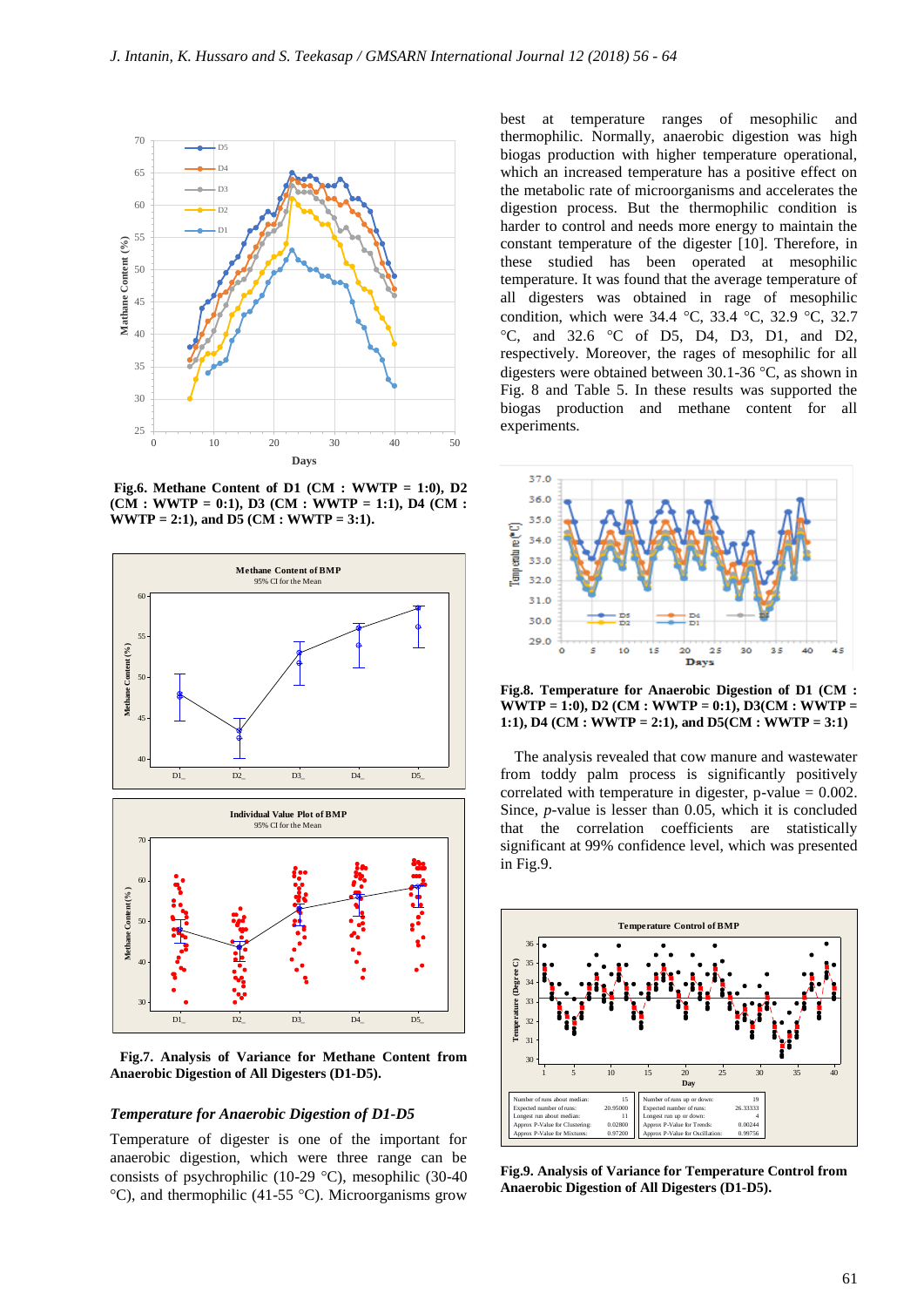**Table 5. Temperature for Anaerobic Digestion of D1 (CM : WWTP = 1:0), D2(CM : WWTP = 0:1), D3 (CM : WWTP = 1:1), D4 (CM : WWTP = 2:1), and D5 (CM :WWTP = 3:1)**

|                          | Temperature of Each Experiment (°C) |      |                |                |                |
|--------------------------|-------------------------------------|------|----------------|----------------|----------------|
| Days                     | D <sub>5</sub>                      | D4   | D <sub>3</sub> | D <sub>1</sub> | D <sub>2</sub> |
| 1                        | 35.9                                | 34.9 | 34.4           | 34.2           | 34.10          |
| $\overline{c}$           | 34.9                                | 33.9 | 33.4           | 33.2           | 33.10          |
| 3                        | 33.9                                | 32.9 | 32.4           | 32.2           | 32.10          |
| $\overline{\mathcal{L}}$ | 33.4                                | 32.4 | 31.9           | 31.7           | 31.60          |
| 5                        | 33.1                                | 32.1 | 31.6           | 31.4           | 31.30          |
| 6                        | 33.9                                | 32.9 | 32.4           | 32.2           | 32.10          |
| 7                        | 34.9                                | 33.9 | 33.4           | 33.2           | 33.10          |
| 8                        | 35.4                                | 34.4 | 33.9           | 33.7           | 33.60          |
| 9                        | 34.8                                | 33.8 | 33.3           | 33.1           | 33.00          |
| 10                       | 34.4                                | 33.4 | 32.9           | 32.7           | 32.60          |
| 11                       | 35.9                                | 34.9 | 34.4           | 34.2           | 34.10          |
| 12                       | 34.9                                | 33.9 | 33.4           | 33.2           | 33.10          |
| 13                       | 33.9                                | 32.9 | 32.4           | 32.2           | 32.10          |
| 14                       | 33.4                                | 32.4 | 31.9           | 31.7           | 31.60          |
| 15                       | 34.9                                | 33.9 | 33.4           | 33.2           | 33.10          |
| 16                       | 35.4                                | 34.4 | 33.9           | 33.7           | 33.60          |
| 17                       | 35.9                                | 34.9 | 34.4           | 34.2           | 34.10          |
| 18                       | 35.4                                | 34.4 | 33.9           | 33.7           | 33.60          |
| 19                       | 34.5                                | 33.5 | 33.0           | 32.8           | 32.70          |
| 20                       | 33.9                                | 32.9 | 32.4           | 32.2           | 32.10          |
| 21                       | 35.4                                | 34.4 | 33.9           | 33.7           | 33.60          |
| 22                       | 34.9                                | 33.9 | 33.4           | 33.2           | 33.10          |
| 23                       | 34.4                                | 33.4 | 32.9           | 32.7           | 32.60          |
| 24                       | 35.9                                | 34.9 | 34.4           | 34.2           | 34.10          |
| 25                       | 35.1                                | 34.1 | 33.6           | 33.4           | 33.30          |
| 26                       | 34.4                                | 33.4 | 32.9           | 32.7           | 32.60          |
| 27                       | 33.4                                | 32.4 | 31.9           | 31.7           | 31.60          |
| 28                       | 33.8                                | 32.8 | 32.3           | 32.1           | 32.00          |
| 29                       | 32.9                                | 31.9 | 31.4           | 31.2           | 31.10          |
| 30                       | 33.8                                | 32.8 | 32.3           | 32.1           | 32.00          |
| 31                       | 34.4                                | 33.4 | 32.9           | 32.7           | 32.60          |
| 32                       | 32.9                                | 31.9 | 31.4           | 31.2           | 31.10          |
| 33                       | 31.9                                | 30.9 | 30.4           | 30.2           | 30.10          |
| 34                       | 32.4                                | 31.4 | 30.9           | 30.7           | 30.60          |
| 35                       | 32.9                                | 31.9 | 31.4           | 31.2           | 31.10          |
| 36                       | 34.4                                | 33.4 | 32.9           | 32.7           | 32.60          |
| 37                       | 35.4                                | 34.4 | 33.9           | 33.7           | 33.60          |
| 38                       | 33.9                                | 32.9 | 32.4           | 32.2           | 32.10          |
| 39                       | 36.0                                | 35.0 | 34.5           | 34.3           | 34.20          |
| 40                       | 34.9                                | 33.9 | 33.4           | 33.2           | 33.10          |
| Average                  | 34.4                                | 33.4 | 32.9           | 32.7           | 32.6           |

## *pH Value from Anaerobic Digestion of All Digesters (D1-D5)*

Fig. 10 and Table 6 were reported the pH value of mono and binary substrates in anaerobic digestion for all experiments. pH value is one of the key factor in anaerobic digestion process, and the growth of methanogens can be significantly influenced by the pH level. Due to the pH value indicates an activity environment for digester microorganisms. The pH value of mono substrates mixture (D1-D2) was low as 6.1-6.7 and 6.15-6.58 of D1 and D2, respectively, but was raised over 6.2 by mixing cow manure (CM) with the wastewater from toddy palm process (WWTP) at the ratio of 1:1, 2:1, and 3:1. The pH value of binary substrates mixture (D3-D5) was increased as 6.57-7.2, 6.34-7.15, and 6.24-7.1 of D5, D4, and D3, respectively, which was closed to range of optimal pH for anaerobic digestion (about 6.8-7.2) [10]. The observed increase in pH value above indicated that the enhanced biogas production, which seem the positive effect of C/N ratio on biogas production in co-digestion process.



**Fig.10. pH Value of D1 (CM : WWTP = 1:0), D2 (CM : WWTP = 0:1), D3 (CM : WWTP = 1:1), D4 (CM : WWTP = 2:1), and D5 (CM : WWTP = 3:1)**



**Fig.11. Analysis of Variance for pH Value from Anaerobic Digestion of All Digesters (D1-D5).**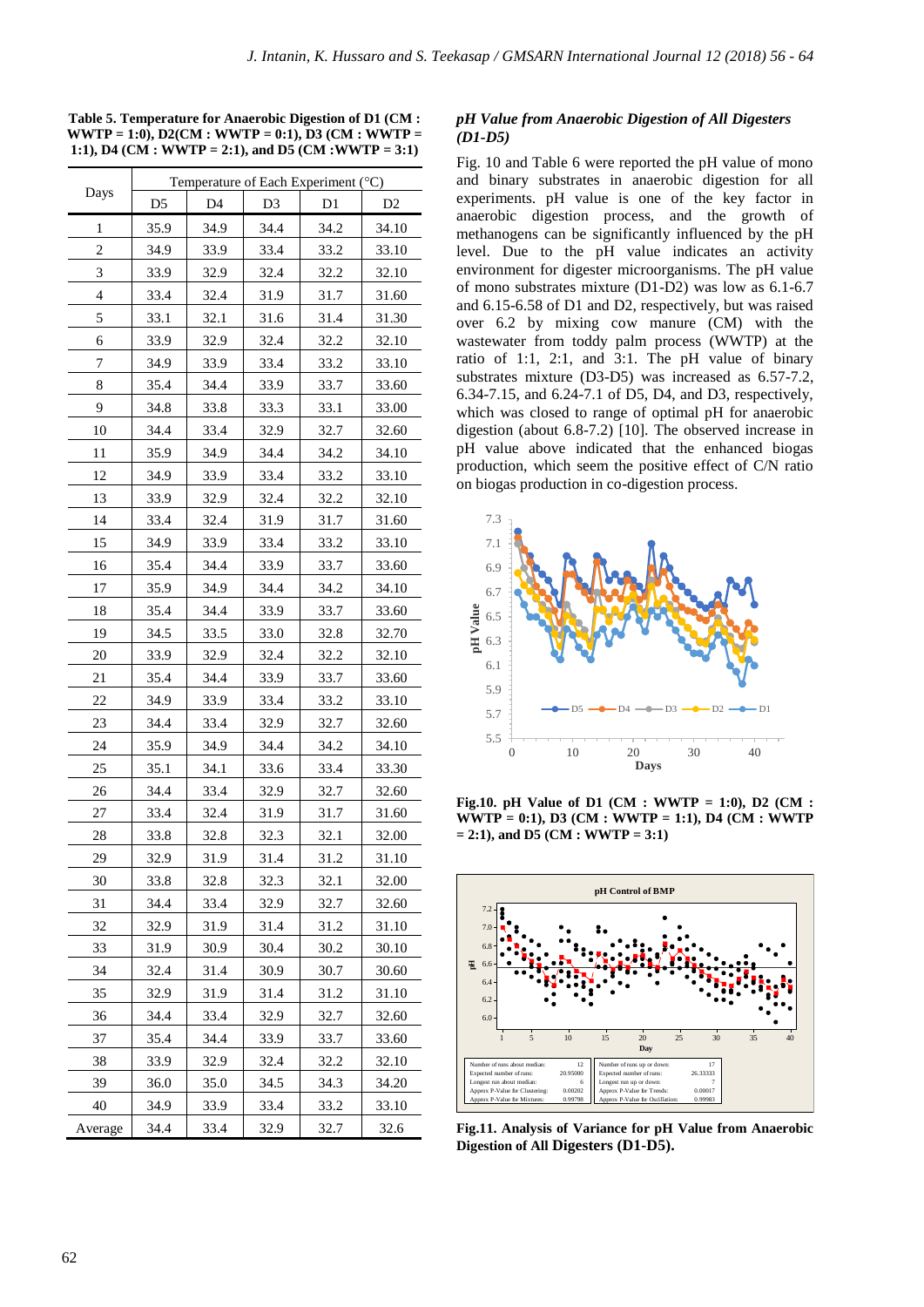**Table 6. pH Value of D1 (CM : WWTP = 1:0), D2 (CM : WWTP = 0:1), D3 (CM : WWTP = 1:1), D4 (CM : WWTP = 2:1), and D5 (CM : WWTP = 3:1)**

| Days                   | pH Value       |                 |                 |                 |                |  |
|------------------------|----------------|-----------------|-----------------|-----------------|----------------|--|
|                        | D <sub>5</sub> | D <sub>4</sub>  | D3              | $\mathbf{D}1$   | D <sub>2</sub> |  |
| 1                      | 7.2            | 7.15            | 7.1             | 6.86            | 6.7            |  |
| 2                      | 7.05           | 7.05            | 6.9             | 6.76            | 6.6            |  |
| 3                      | 7              | 6.95            | 6.8             | 6.71            | 6.5            |  |
| $\overline{4}$         | 6.9            | 6.75            | 6.65            | 6.66            | 6.5            |  |
| 5                      | 6.85           | 6.7             | 6.6             | 6.56            | 6.45           |  |
| 6                      | 6.8            | 6.65            | 6.55            | 6.51            | 6.4            |  |
| 7                      | 6.7            | 6.55            | 6.4             | 6.36            | 6.2            |  |
| 8                      | 6.6            | 6.45            | 6.35            | 6.26            | 6.15           |  |
| 9                      | 7              | 6.85            | 6.6             | 6.51            | 6.4            |  |
| 10                     | 6.95           | 6.85            | 6.5             | 6.46            | 6.35           |  |
| 11                     | 6.8            | 6.75            | 6.45            | 6.36            | 6.25           |  |
| 12                     | 6.75           | 6.7             | 6.39            | 6.34            | 6.2            |  |
| 13                     | 6.71           | 6.64            | 6.3             | 6.26            | 6.15           |  |
| 14                     | 7              | 6.95            | 6.7             | 6.56            | 6.35           |  |
| 15                     | 6.95           | 6.7             | 6.55            | 6.56            | 6.4            |  |
| 16                     | 6.8            | 6.65            | 6.5             | 6.46            | 6.28           |  |
| 17                     | 6.85           | 6.7             | 6.54            | 6.56            | 6.38           |  |
| 18                     | 6.79           | 6.65            | 6.5             | 6.51            | 6.35           |  |
| 19                     | 6.85           | 6.8             | 6.63            | 6.64            | 6.5            |  |
| 20                     | 6.8            | 6.74            | 6.65            | 6.68            | 6.58           |  |
| 21                     | 6.75           | 6.64            | 6.57            | 6.56            | 6.47           |  |
| 22                     | 6.7            | 6.67            | 6.54            | 6.51            | 6.38           |  |
| 23                     | 7.1            | 6.9             | 6.8             | 6.75            | 6.55           |  |
| 24                     | 6.79           | 6.78            | 6.59            | 6.61            | 6.5            |  |
| 25                     | 7              | 6.87            | 6.65            | 6.65            | 6.55           |  |
| 26                     | 6.9            | 6.75            | 6.6             | 6.57            | 6.45           |  |
| 27                     | 6.8            | 6.65            | 6.55            | 6.51            | 6.39           |  |
| 28                     | 6.75           | 6.58            | 6.46            | 6.46            | 6.31           |  |
| 29                     | 6.7            | 6.55            | 6.41            | 6.41            | 6.25           |  |
| 30                     | 6.65           | 6.54            | 6.35            | 6.36            | 6.2            |  |
| 31                     | 6.6            | 6.49            | 6.29            | 6.3             | 6.2            |  |
| 32                     | 6.57           | 6.47            | 6.3             | 6.28            | 6.16           |  |
| 33                     | 6.6            | 6.53            | 6.4             | 6.38            | 6.26           |  |
| 34                     | 6.68           | 6.6             | 6.49            | 6.45            | 6.35           |  |
| 35                     | 6.59           | 6.55            | 6.4             | 6.38            | 6.29           |  |
| 36                     | 6.8            | 6.45            | 6.34            | 6.31            | 6.1            |  |
| 37                     | 6.75           | 6.4             | 6.25            | 6.22            | 6.05           |  |
| 38                     | 6.7            | 6.34            | 6.24            | 6.15            | 5.95           |  |
| 39                     | 6.8            | 6.45            | 6.35            | 6.36            | 6.15           |  |
| 40                     | 6.6            | 6.4             | 6.29            | 6.31            | 6.1            |  |
| Average                | 6.81           | 6.67            | 6.51            | 6.48            | 6.33           |  |
| Range<br>of pH<br>vale | $6.57-$<br>7.2 | $6.34-$<br>7.15 | $6.24 -$<br>7.1 | $6.15-$<br>6.58 | $6.1 -$<br>6.7 |  |

The analysis revealed that the cow manure and wastewater from toddy palm process is significantly positively correlated with pH value in digester, p-value = 0.00017. Since, *p*-value is lesser than 0.05, which it is concluded that the correlation coefficients are statistically significant at 99% confidence level, which was presented in Fig.11.

# **4. CONCLUSION**

Anaerobic co-digestion of wastewater (WWTP) from toddy palm process can be considered promising microorganisms for improving the performance of anaerobic co-digesters and biogas efficiency of cow manure (CM). In this work, the optimal biogas production was obtained 3,072 ml and 65 % of the highest biogas volume and methane content, respectively, which was operated by BMP test on 3:1 of CM : WWTP ratio with mesophilic temperature (about 31.9-36  $\degree$ C) at 40 days. Anaerobic co-digestion of feedstock between cow manure with wastewater from toddy palm process can be enhance biogas generation, which was added WWTP about 30 % with CM (D5) increased the volume of biogas by 9.37 % and 19.35 % compared to the anaerobic digestion when was added 50 % (D4) and 100 % (D3) of WWTP to CM. The highest and average methane content were increased ranged from 63 – 65 % and 51.73 % - 56.2 % of D3-D5. Therefore, the anaerobic co-digestion of CM with WWTP was successful and prove to be promising alternatives. The advantage of a scale-up system of the next research would be beneficial, better understand the mechanisms of anaerobic co-digestion and to know real environmental at a larger scale of biogas production. A more valuable environment benefit can be operated by more other biomass source in the large scale. Therefore, the different substrates mixture will be further evaluated on scale-up with circulate system.

#### **ACKNOWLEDGMENT**

The authors would like to thank the Wang Toddy Palm Community Enterprise Group, Phetchaburi Province for providing animals manure and waste water from toddy palm for collecting some experimental data and for produced biogas. This research has been financially supported by Rajamangala University Technology Rattanakosin, Salaya, Phutthamonthon, Nakhon Pathom 73170, Thailand.

#### **REFERENCES**

.

- [1] Maragkaki, A.E., Vasileiadis, I.,Fountoulakis, M., Kyriakou, K. and Manios, T. 2017. Improving biogas production from anaerobic co-digestion of sewage sludge with a thermal dried mixture of food waste, cheese whey and olive mill wastewater. *Waste Management*, accetpted 8 August 2017.
- [2] Li, Y., Zhang, R., He, Y., Zhang, C., Liu, X., Chen, C. and Liu, G. 2014. Anaerobic co-digestion of chicken manure and corn stover in batch and continuously stirred tank reactor (CSTR). *Bioresource Technology* 156: 342-347.